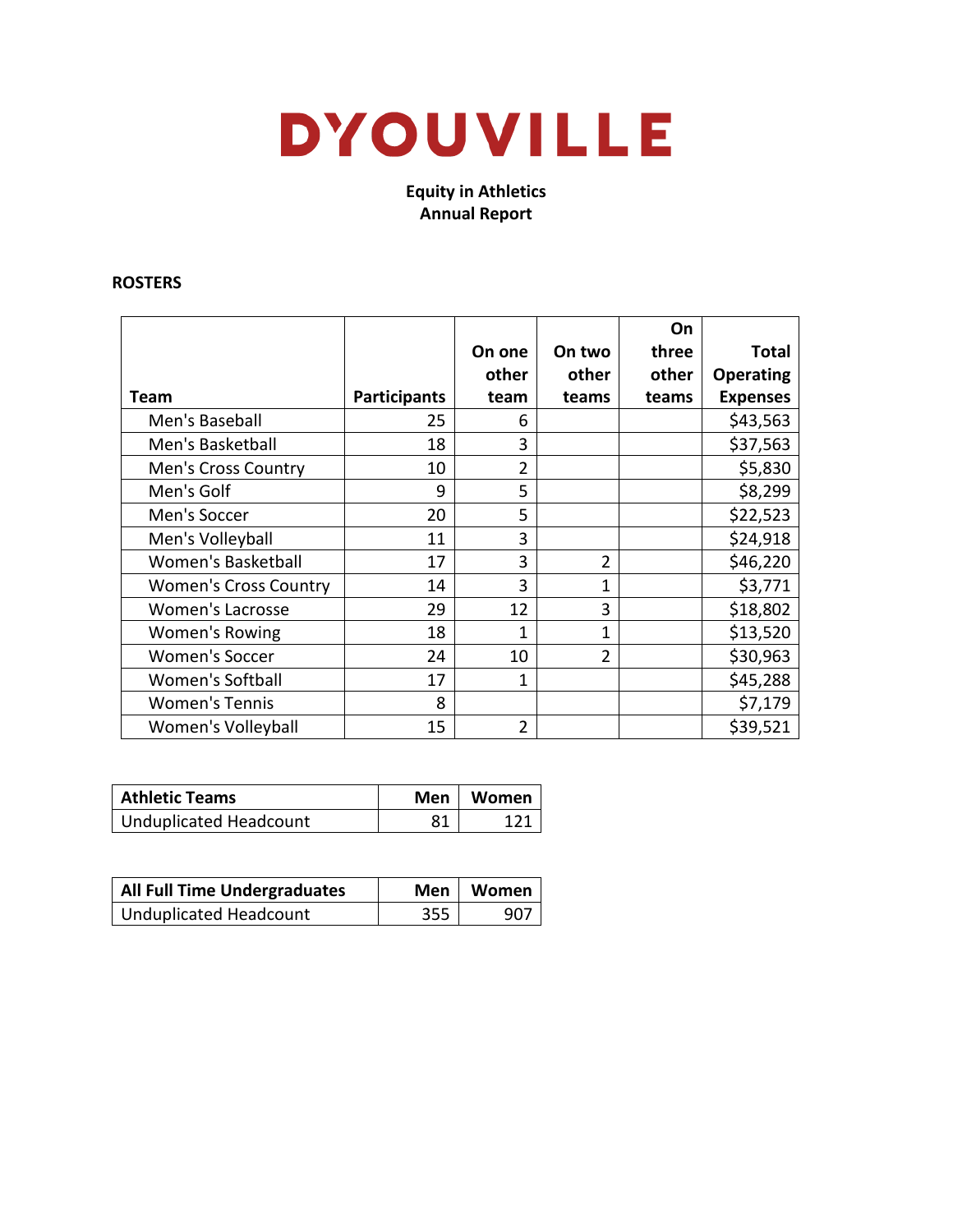# **COACHES**

|                              |            |                     |                  | <b>Assistant coaches</b> |                 |                |                 |  |
|------------------------------|------------|---------------------|------------------|--------------------------|-----------------|----------------|-----------------|--|
|                              |            | <b>Head coaches</b> |                  | Men                      |                 | Women          |                 |  |
|                              |            | Coaching            |                  | <b>Coaching</b>          |                 | Coaching       |                 |  |
|                              |            | <b>Time</b>         | <b>DYC Time</b>  | Time                     | <b>DYC Time</b> | <b>Time</b>    | <b>DYC Time</b> |  |
| <b>Team</b>                  | <b>Sex</b> | <b>Status</b>       | status           | <b>Status</b>            | status          | <b>Status</b>  | status          |  |
| Men's Baseball               | M          | Part Time           | Part Time        | 2                        | Part Time       |                |                 |  |
| Men's Basketball             | M          | Part Time           | Part Time        | 1                        | Part Time       |                |                 |  |
| <b>Men's Cross Country</b>   | M          | Part Time           | Part Time        | 1                        | Part Time       |                |                 |  |
| Men's Golf                   | M          | Part Time           | Part Time        | 1                        | Part Time       |                |                 |  |
| Men's Soccer                 | M          | Part Time           | Part Time        | 2                        | Part Time       |                |                 |  |
| Men's Volleyball             | M          | Part Time           | Part Time        | 1                        | Part Time       | 1              | Part Time       |  |
| <b>Women's Basketball</b>    | M          | Part Time           | <b>Full Time</b> | 1                        | Part Time       | $\overline{2}$ | Part Time       |  |
| <b>Women's Cross Country</b> | M          | Part Time           | Part Time        | 1                        | Part Time       |                |                 |  |
| <b>Women's Lacrosse</b>      | F          | Part Time           | Part Time        |                          |                 | $\mathbf{1}$   | Part Time       |  |
| Women's Rowing               | F          | Part Time           | Part Time        |                          |                 |                | Part Time       |  |
| <b>Women's Soccer</b>        | M          | Part Time           | <b>Full Time</b> | 1                        | Part Time       |                | Part Time       |  |
| Women's Softball             | F          | Part Time           | <b>Full Time</b> |                          |                 | $\mathcal{P}$  | Part Time       |  |
| <b>Women's Tennis</b>        | F          | Part Time           | Part Time        |                          |                 | 1              | Part Time       |  |
| Women's Volleyball           | F          | Part Time           | Part Time        |                          |                 | 2              | Part Time       |  |

### **AVERAGE ANNUAL SALARIES**

| <b>Head Coaches</b> |         |                      |      |         |                                            | <b>Assistant Coaches</b> |         |           |      |         |           |
|---------------------|---------|----------------------|------|---------|--------------------------------------------|--------------------------|---------|-----------|------|---------|-----------|
| <b>Men's Teams</b>  |         | <b>Women's Teams</b> |      |         | <b>Women's Teams</b><br><b>Men's Teams</b> |                          |         |           |      |         |           |
| Coun                | Salary/ |                      | Coun | Salary/ | Salary/FT                                  | Coun                     | Salary/ | Salary/FT | Coun | Salary/ | Salary/FT |
|                     | coach   | Salary/FTE           |      | coach   |                                            |                          | coach   |           |      | coach   |           |
| 6                   | \$6,276 | \$63,824             |      | \$4,707 | \$47,666                                   | 6                        | \$1,702 | \$20,424  | 11   | \$1,747 | \$20,888  |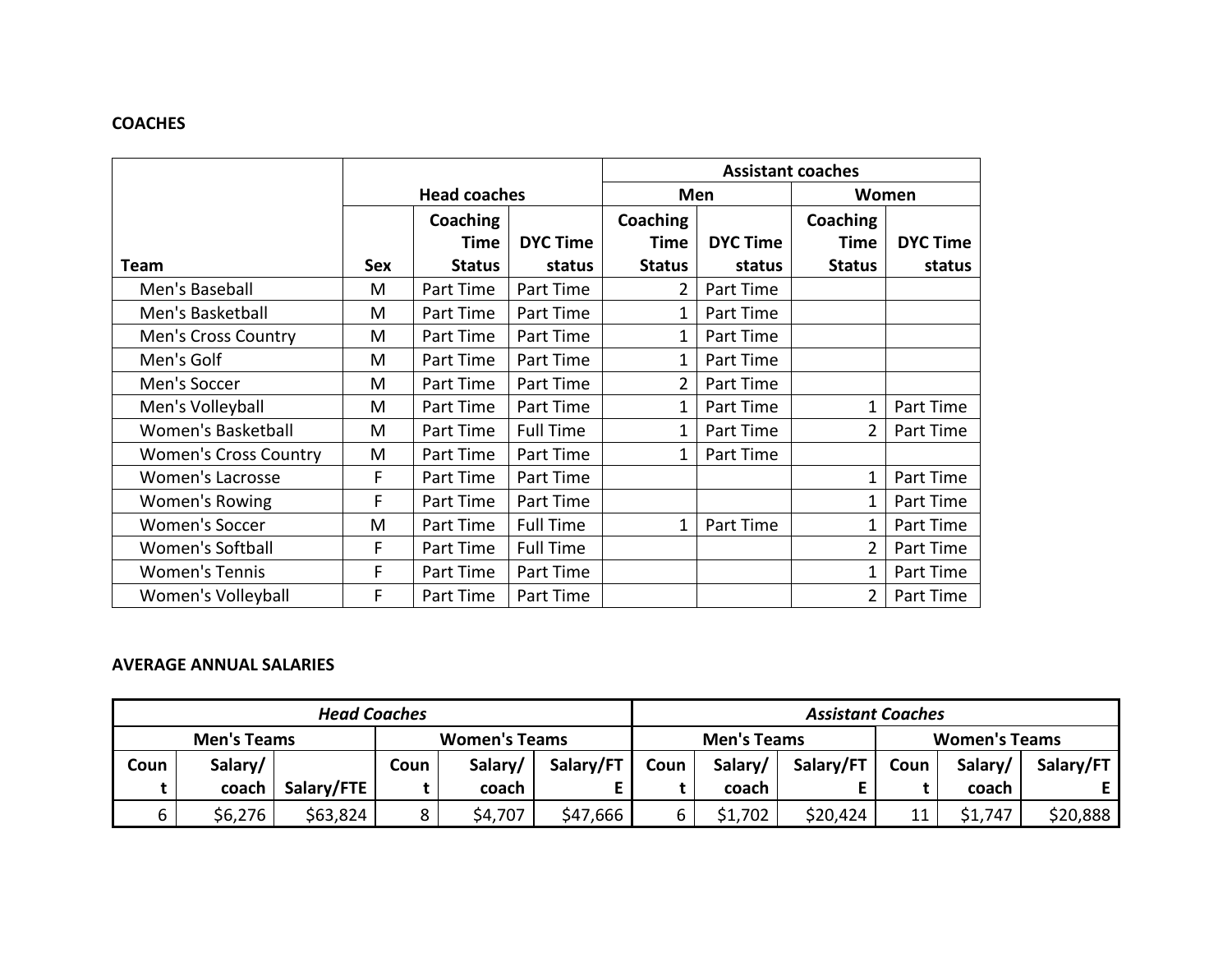# REVENUES

| Category                                                                           | Revenue   |
|------------------------------------------------------------------------------------|-----------|
| Total expenses attributable to intercollegiate athletic activities                 | \$496,622 |
| Revenues attributable to all men's sports combined.                                | \$212,892 |
| Revenues attributable to all women's sports combined.                              | \$283,730 |
| Ryenues attributable to football                                                   | \$0       |
| Revenues attributable to men's basketball                                          | \$48,713  |
| Revenues attributable to women's basketball.                                       | \$50,846  |
| Revenues attributable to all men's sports except football and basketball, combined | \$164,179 |
| Revenues attributable to all women's sports except basketball, combined.           | \$232,884 |